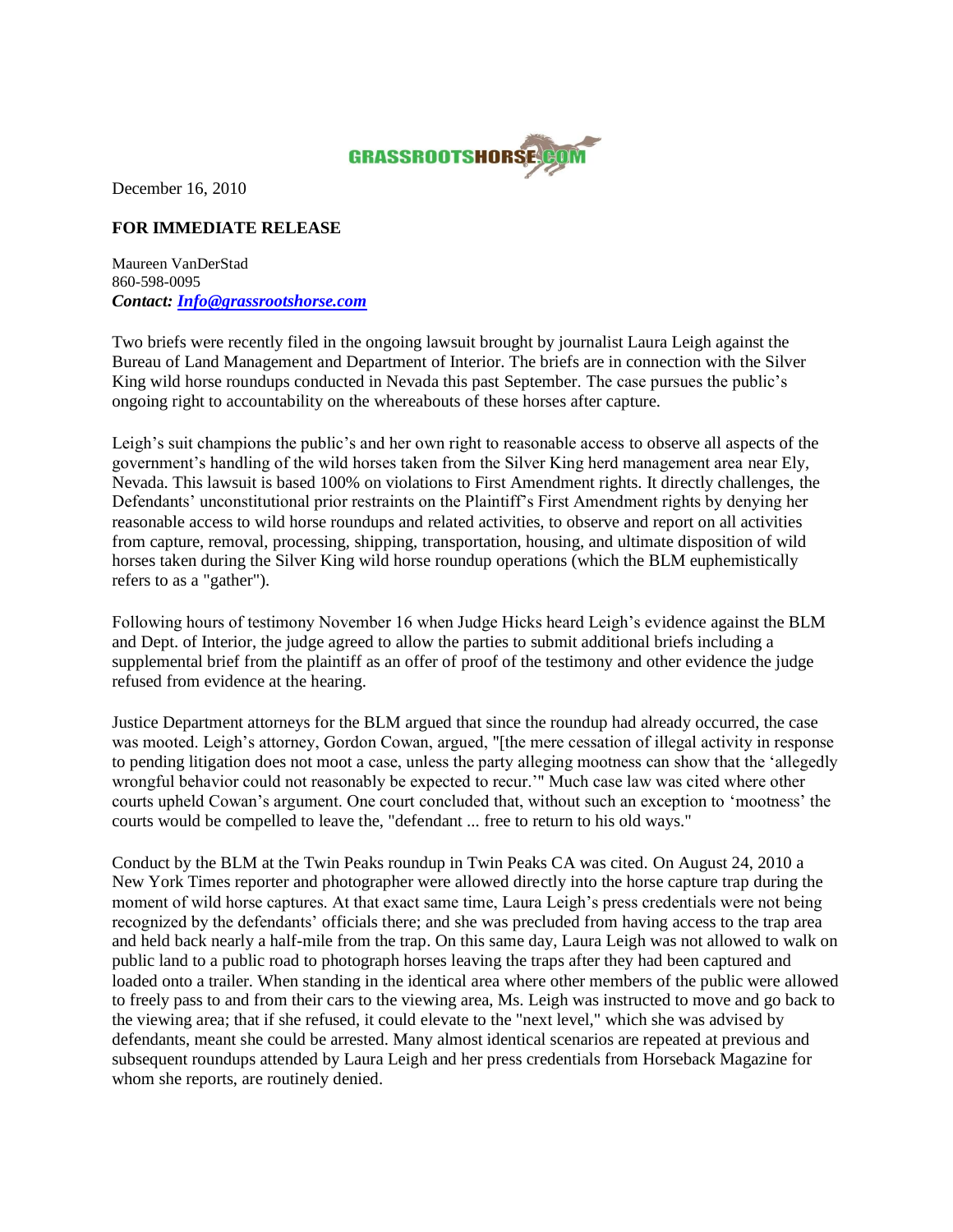Cowan"s brief also contends the complaint is not moot where it seeks Injunctive relief to gain immediate access to horses being warehoused in facilities closed to the public, and to have the public and press observe these horses not just during their capture, but at all stages of their journey through the BLM"s wild horse removal program.

Leigh was precluded from providing evidence that mootness didn"t apply. The judge would not allow evidence of the BLM"s conduct occurring elsewhere such as the closing to the public of the Indian Lakes horse holding facility. Prior to Indian Lakes' closure (in June) public tours of the facility were given weekly. Leigh and colleagues photographed and videoed difficult images from these tours, including images of a foal nearly starved to death, an eight month old colt dying because his feet were damaged from a recent roundup, horses with abscesses apparently suffering from pigeon fever, and other tough images. BLM"s Dean Bolstad, according to the brief, complained to Leigh over the barrage of emails he received from displeased citizens who viewed the published Indian Lakes images.

BLM"s Bolstad sent an email to superiors arguing that "Indian Lakes" should close to the public because of the, "damage that is being done to BLM"s image as a result of the tours." This offensive email is attached to Leigh"s brief. The brief also conveys that Bolstad at one point called Ms. Leigh a terrorist simply because she published her photos taken at Indian Lakes.

All subsequent requests to reopen the facility to the public have since been denied, according to Leigh"s court filing. Since then no horses removed from Silver King who were taken to "Indian Lakes" facility were seen by the public since before their capture on the range. Even members of the public interested in adopting a Silver King horse from "Indian Lakes" would be denied access to view the horse. Horses are moved from "Indian Lakes" to long term holding and the public never has a chance to view them again.

On December 11, 2010 Leigh's counsel filed a brief responsive to the Defendant's brief that sought to strike or limit the testimony accepted in evidence at the November hearing. The defendants complained they were prejudiced when not notified that the hearing would be evidentiary in nature. The BLM also claimed to have experienced difficulty obtaining copies of Leigh"s filed witness list from the court"s electronic document management system. The defendants sought to have all testimony stricken.

Following a thorough brow-beating over the defendants" contended "surprise" that evidence would be received at a scheduled hearing, Cowan added, "To claim surprise or prejudice because the defendants were not prepared for an evidentiary Rule 65 hearing, under these circumstances, is entertaining at best."

The BLM added a new argument to their existing repertoire of "mootness," now claiming the complaint was somehow "vague". Cowan argued, "this new 'vagueness' argument seeks to steer the court astray into thinking the case should be embroiled in administrative proceedings or records which discuss challenges to the inhumanity of the defendants' wild horse removal and warehousing process."

Cowan in our estimation, "nailed it" when asserting the following:

Although the BLM and Interior Department"s Wild Horse and Burro removal and warehousing process is one of America"s greater embarrassing atrocities, this issue is not the focal point of the case. "Inhumanity" is, although ongoing with the BLM's "management" of America's wild horses, unfortunately, secondary. The case clearly seeks to challenge the defendants" *continuing removal of interested citizens* (not horses) from observing the defendants' handling of America's wild horses, particularly those horses that entered the defendants' process from Silver King."